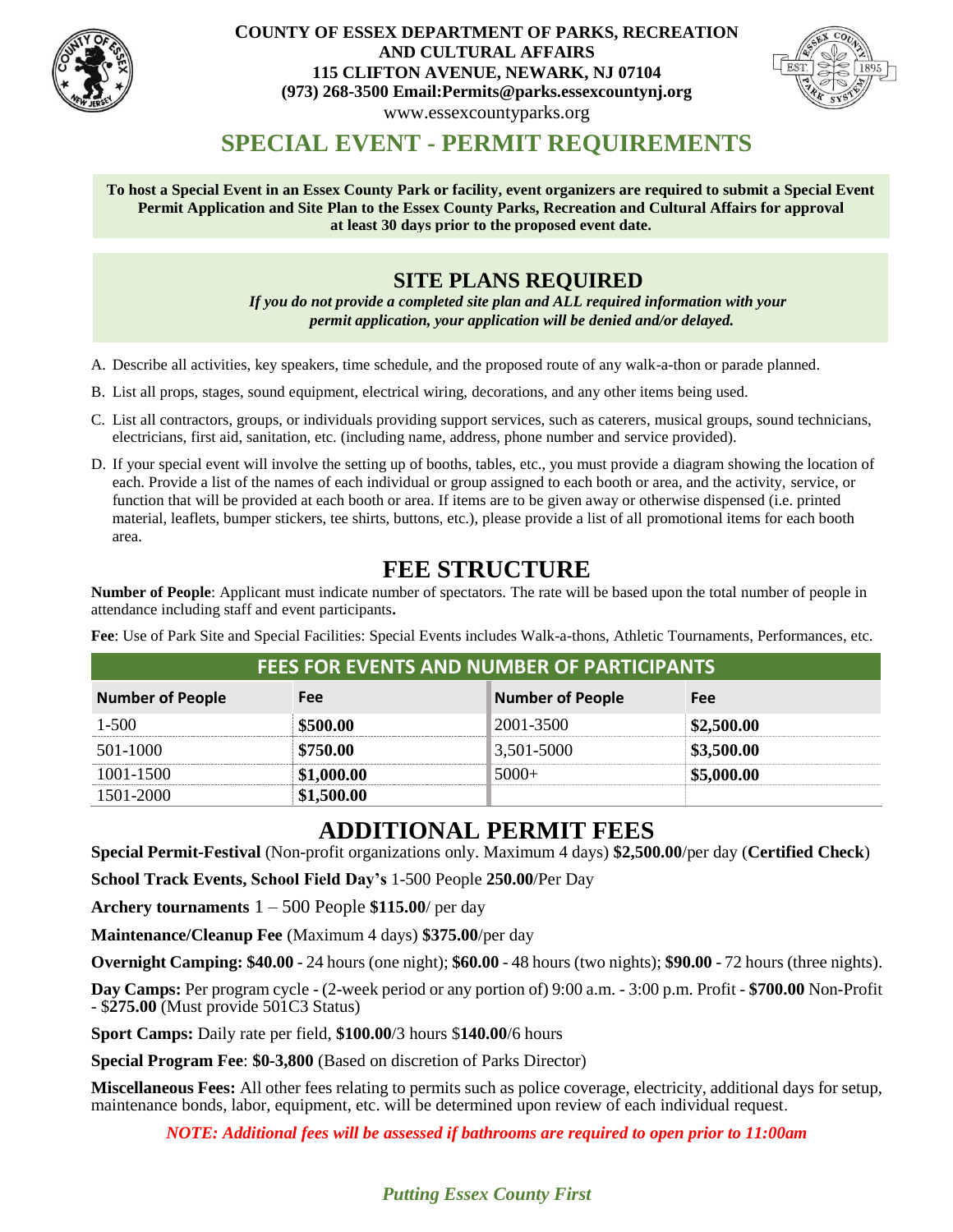

#### **COUNTY OF ESSEX DEPARTMENT OF PARKS, RECREATION AND CULTURAL AFFAIRS 115 CLIFTON AVENUE, NEWARK, NJ 07104 (973) 268-3500 Email:Permits@parks.essexcountynj.org** www.essexcountyparks.org



*During the public health emergency stemming from the spread of the coronavirus, the holder of this permit is responsible for compliance with safety guidelines as set forth by the State of New Jersey. It is the permit holder's responsibility to monitor the guidelines as they may change or be updated over the duration of this permit. The County of Essex holds no responsibility for regulation of these guidelines, nor will the County of Essex be liable for the permit holder's failure to comply with these guidelines. The terms and conditions of this permit are subject to change as additional rules and regulations are set forth by the State of New Jersey.*

# **SPECIAL EVENT PERMIT POLICY AND GUIDELINES**

#### **POLICY:**

The Essex County Department of Parks will provide a mechanism whereby the general public may permit specific facilities within the park system for a designated purpose.

#### **GUIDELINES:**

- 1. **Requests must be received at least 30 days to 6 weeks before the event.** All requests are made by submitting a completed Special Event Permit Application and ALL required documents with appropriate fee. Requests that are received after the deadline may be denied. Please allow 4 weeks' minimum for application to be processed.
- 2. All applicable fees and documents must be received before a permit will be issued and the site occupied. After the application is submitted and reviewed by park personnel additional fees may apply based on site location and permit conditions.
- 3. Checks or money orders should be made payable to Essex County Department of Parks, Recreation and Cultural Affairs (May abbreviate: Essex County Dept. of Parks).
- 4. **INSURANCE IS REQUIRED:** Attach a Certificate of Insurance evidencing general liability of at least \$1,000,000 per occurrence/\$3,000,000 aggregate and naming Essex County as an additional insured. Applicant hereby indemnifies and holds the County harmless from all liability, claims, actions and costs that may arise with the Special Event for which a permit may be granted.
- 5. The applicant agrees to be responsible for compliance with all permit guidelines and park regulations.
- 6. Any markings on the Essex County Parks ground must be done in CHALK. **Spray Paint is not permissible.**
- 7. Should public restroom facility be closed, port-a-johns may be required and must be rented at the program organizers expense (one per fifty (50) spectators and must be cleaned daily.)
- 8. Permittee is responsible to maintain the site in a clean and sanitary fashion during the event and is required to leave the site clean and in its original condition by the date and time indicated on the application. Failure to comply will result in a fine and possible denial of future permits with Essex County.
- 9. Event security is the responsibility of the permittee. All events that require security will be handled by the Essex County Sheriff office, it is their final approval.
- 10.All law enforcement within the park is under the direction and authority of the Essex County Sheriff.
- 11.Admission fees may not be charged to enter an Essex County Park. Event admissions must be limited to a defined perimeter and be approved by the Department. Suggested donation amounts must be approved by Director of the Parks Department.
- 12.Any and all vendors associated with an event must be approved and meet all federal, state, and local laws and regulations, including but not limited to, local health codes. All food concessions must have and display a permit granted by the respective municipal Health Department in which the event is conducted. It is the responsibility of the program organizer to obtain these permits from all concessions participating in their event two weeks prior to event.
- 13.Prohibited: **ALL ALCOHOLIC BEVERAGES**, glass containers and bottles.
- 14.Only non-profit organizations will be considered for festival permits (4 days maximum).

### *Putting Essex County First*